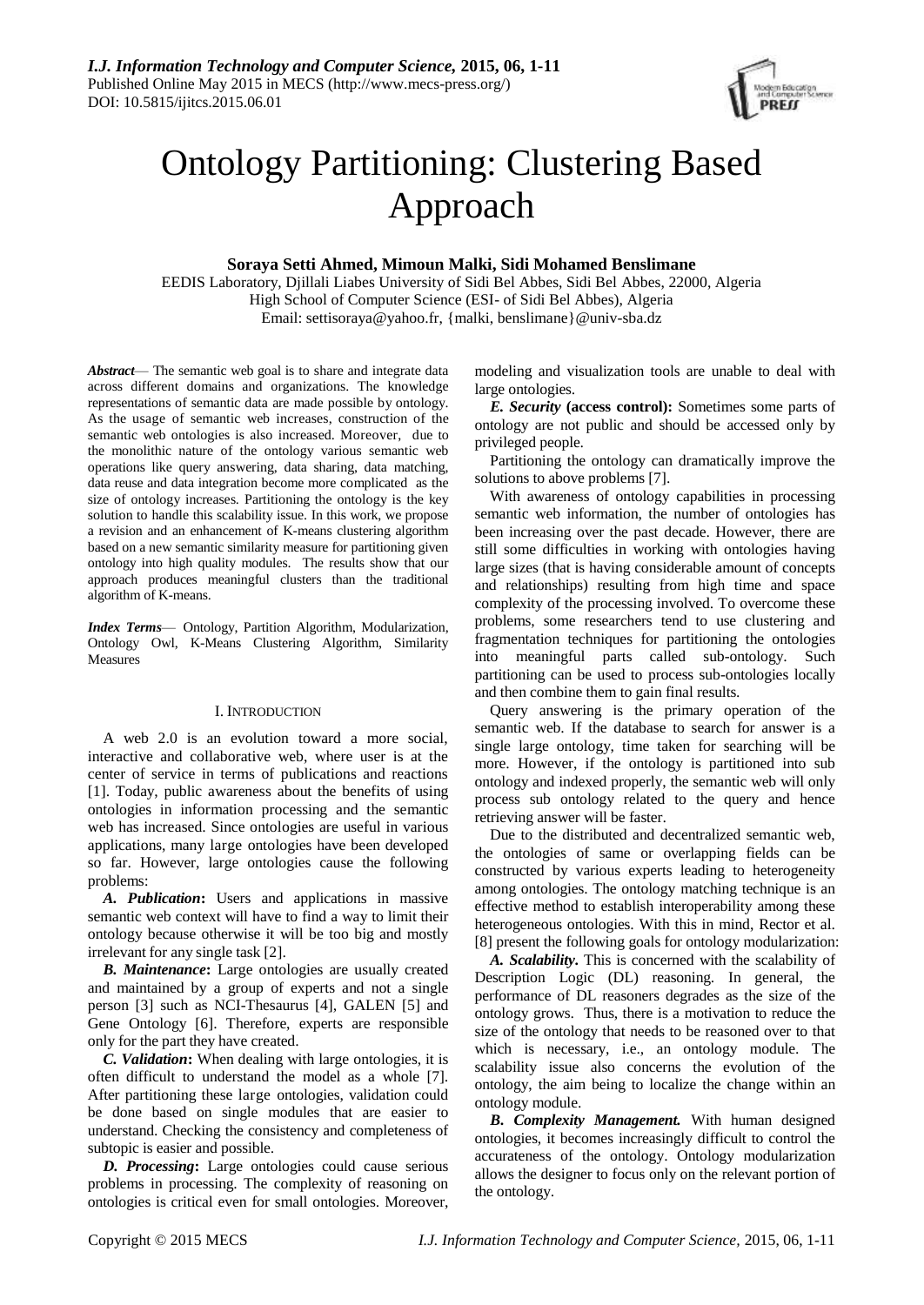*C. Understandability.* Intuitively smaller modules are easier to understand than larger ones. This is the case for both humans and agents.

*D***.** *Reuse.* This is common practice in software Engineering and Ontology Engineering would benefit from such an approach. This goal emphasizes the need for mechanisms to produce modules in such a way that increases their chances of being reused; i.e., they only contain what is relevant and useful.

In this work, the goal of our ongoing research is to adapt, define and implement ontology partitioning based clustering approach that provides definition of set of partitions in the domain of ontology clustering. The approach is a revision and an improvement of the standard K-means clustering algorithm in two dimensions. On one hand, a new semantic similarity measure is used [9], which is an amelioration of the structure similarity of Wu and Palmer [10], in conjunction with the revision K-means algorithm to provide more accurate assessment of the similarity between concepts. On the other, the behavior model is modified to pursue better algorithmic performance.

#### *A. Motivations and Contributions*

**1.** Our approach is motivated by the observation that essentially, many existing clustering methods are based on the application of similarity measures defined over a fixed set of attributes of the domain objects. Classes of objects are taken as collections that exhibit low interclass similarity (density) and high interclass similarity (density). Often the second step of the traditional algorithm of K means consists to put any initial partition that classifies the data into k clusters. In this context, we have eliminated this random at the beginning of our algorithm to overcome the aforementioned limitations.

**2.** We have observed that the adoption of the traditional algorithm of K-Means and his application in the field of ontology clustering gives a set of insignificant clusters with two or three concepts. In addition, the obtained clusters are dynamic, i.e., their content change after every execution of the algorithm with same parameters. To overcome these limitations, we have proposed an enhancement of the traditional algorithm of K-means to consider only clusters that contain significant concepts

**3.** In this work a novel algorithm with a new semantic similarity measure are introduced, which, to the best of our knowledge are applied for the first time in the domain of ontology clustering. The proposed algorithm achieves significant improvements and shows good results with the new similarity measure compared with the others approaches.

**4.** This paper details the principles underlying of several techniques for ontology modularization, approaches for ontology partitioning and ontology clustering. Comparison between our revision approach for ontology clustering and the traditional approach is established.

The remainder of the paper is organized as follows: Section 2 discusses issues related to ontology modularization and reviews the existing approaches. In section 3, the standard algorithm of K-means is presented, as well as different similarity measures. In section 4, we outline the proposed approach and discuss the detailed steps. Section 5 introduces an experimental methodology to evaluate the approach. Finally, we conclude this paper and outline our future work in section 6.

# II. ONTOLOGY MODULARIZATION

In semantic web world, there exist ontologies with large number of entities that bring many problems and challenges to web extenders because of their complex and time consuming processing. According to Sellami et al. [11], clustering and fragmentation approaches are optimization techniques to work on these ontologies, because in many cases it's better that ontologies are partitioned to small dense parts and processing is performed on those parts.

Ontology modularization can be split into two distinct tasks: ontology partitioning and ontology module extraction. Ontology partitioning divides an ontology into a set of subsets with each subset being termed a partition, whilst ontology module extraction extracts a subset of an ontology. It should be noted that ontology module extraction is not the focus of our study.

Ontology partitioning can be used in applications such as ontology alignment, ontology merging and ontologybased text summarization [12]. Ontology partitioning is usually applicable for dividing large ontologies and acting on sub-ontologies to increase the performance of algorithms' execution time or even for making processing on such ontologies practical.

Ontology partitioning is the task of splitting O into a set of, not necessarily disjoint, modules M= {M1, M2,..., Mn}. The union of all the modules should be equivalent to the ontology O that was partitioned {M1 ∪ M2 ∪ ... ∪ Mn}  $=$  O. Thus, a function partition (O) can be defined as follows:

*Definition (Ontology partitioning Function)*

Partition(O)  $\rightarrow M = \{ {M_1, M_2, ..., M_n} \mid {M_1 \cup M_2...}$  $\cup$  M<sub>n</sub>} = O}

Stuckenschmidt and Klein [13] present a method for automatically partitioning ontologies based on the structure of the class hierarchy. The underlying assumption of the approach is that dependencies between concepts can be derived from the structure of the ontology; as such the ontology is represented as a weighted graph  $O=(C, D, W)$ where nodes (C) represent concepts and edges (D) represent links between concepts that represent different kinds of dependencies that can be weighted (W) according to the strength of the dependency. The dependencies are based on the representation language, but include features such as subclass relations between concepts. In this study, it is shown that clustering is done based on this assumption: "Dependencies between concepts can be derived from the structure of the ontology"; so a dependency graph is built by extracting dependencies resulted by subclass hierarchy and dependencies resulted by the domain and range restrictions on properties. Next, a weight is assigned to each dependency. These assignments are repeated until all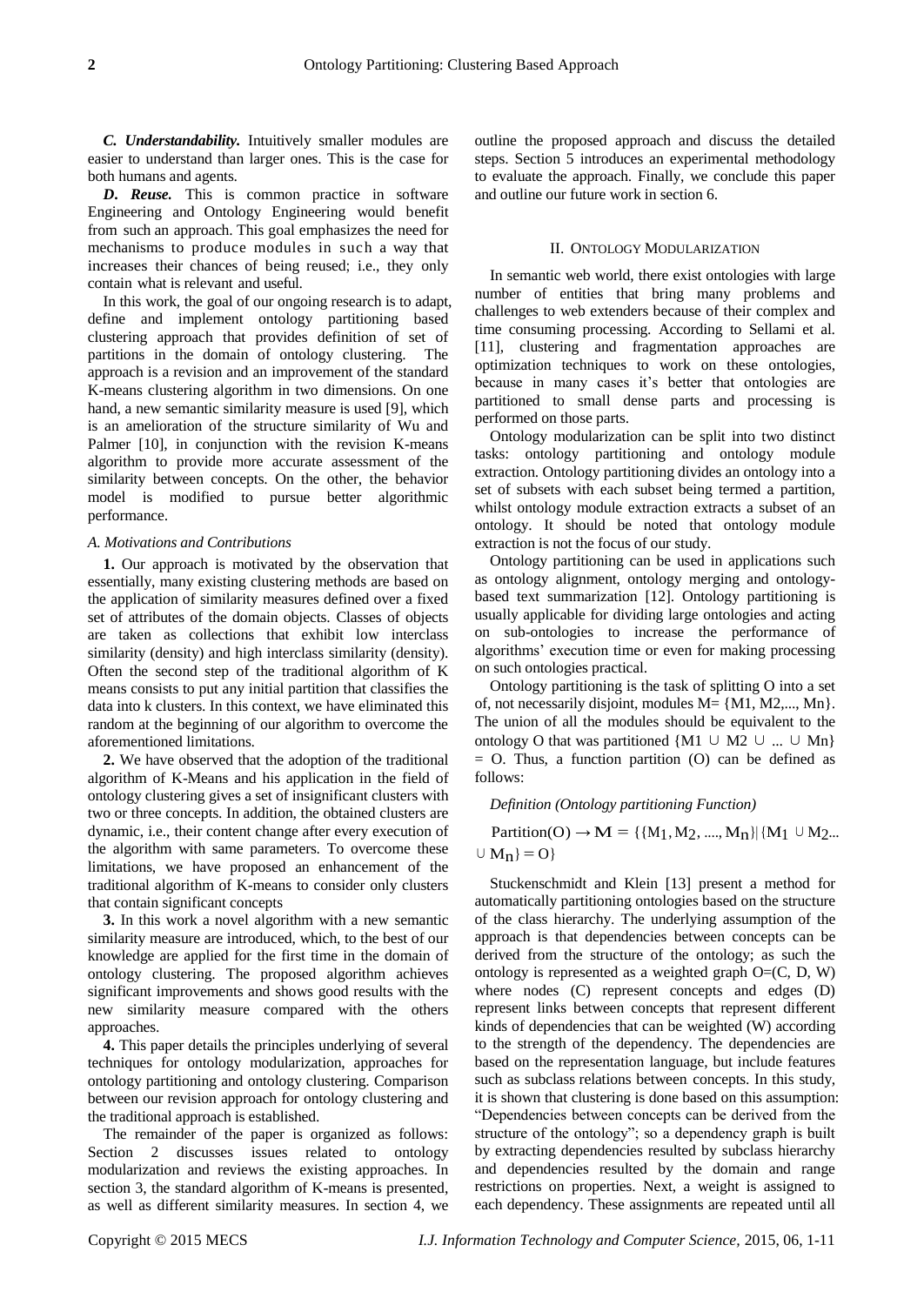of the weights are fixed. In partitioning step, this method uses a modularization algorithm called "island": a set of nodes are located in a line island if and only if they have formed a connected sub-graph and the edges inside the island are stronger than edges existing in the island.

Cuenca Grau et al. [14] address the problem of partitioning an OWL ontology (O) into an E-Connection. E-connections [15] allow the interpretation domains of combined system (here each system can be seen as a description logic knowledge base) to be disjoint, where these domains are connected by means of n-ary 'link relations'. These 'link relations' allow connections to be drawn between the different partitions, as such reasoning can be done over a combination of linked partitions.

Kutz et al. [15] Show that Distributed Description logics [16] are a special case of E-connections linking a finite number of DL knowledge bases. The partitions produced by [14] are both structurally and semantically compatible. Structural compatibility ensures that no entities or axioms are added, removed or altered during partitioning; that is every axiom that exists in the E-connection also exists in the ontology. Semantic compatibility is a desirable relation between the input and the output of a partitioning process as it ensures that the interpretation of the ontology with partitions is equivalent to the interpretation of the ontology without partitions.

In [17], the importance and requirement of large-scale ontology partitioning by various semantic web operations is discussed. Further, a brief outline of the existing system that partitions the large ontology is also presented. Partition algorithm to decompose large ontology into set of partitions is proposed. The partition algorithm is designed to increase the efficiency compared to the existing ontology partition algorithms. This goal is achieved by reducing the number of computation needed for the neighbor similarity and merging the partitions ontologies.

The introduced approaches in this area do partitioning in one of two ways: some of them use modularization techniques and others use graph-clustering techniques.

In a study by Kolli [18], the graph representation for clustering an ontology is traversed in a breadth-first manner starting from the root and collected MB number of nodes within a subset (2\*MB is the total number of nodes that can be held in main memory); Next, each subset is expanded to covering its neighbors. The goal of this approach is just dividing ontology to make further processing on it practical.

In the study carried out by Hu et al. [19], the clustering done on the graph was constructed based on dependencies caused by subclass hierarchy. In this approach, a weight is assigned to each dependency by using the linguistic and structural information of entities. After weighting links, the ROCK algorithm is used [20] (it is an agglomerative clustering method) for graph partitioning. In final step each cluster is expanded to a group of entities called block.

Schlicht and Stuckenschmidt [21] extended this approach with the addition of two steps after producing islands: merging (merge similar islands) and axiom duplication (copy axioms in adjacent islands). These two steps have improved results a little.

In the study carried out by Huang and Lai [22], they acted on edge-by-node matrix of ontology graph (also called incidence matrix). Here, the similarity value between two entities is partly determined by the number of edges common between them. In partitioning step, this approach uses KNN (k nearest neighbors) algorithm. After assigning all of the nodes, clusters with high similarity values are merged together.

The approach introduced by Cuenca et al. [23] has n stages in which n are the number of entities in the ontology. In each stage a decision is made about one entity and if it and its relations can be transferred to a cluster or not; so in each stage, one entity might be transferred to another cluster or might be left in the initial cluster. This type of partitioning is also done in polynomial time.

The approaches of Kunjir and Pujari [24], a review is done on techniques to calculate clusters similarity on point sets domain so that they can easily adopt such a technique for calculating clusters similarity in ontology graphs.

In [25] the authors proposed a structural-based ontology partitioning approach with time complexity. This approach is completely automated and one of its advantages is its ability to produce a predefined number of partitions. In other words, it can produce clusters in each level of granularity which is beneficial in some cases. Evaluation results of the approach shows that it can produce meaningful clusters with relatively balanced sizes.  $(n2)$ .

In [26] the partitioning of data using ontology relations in PHC domain was discussed and illustrated. Few tables like contributed-attribute table, concept table and link tables were built to implement CBRO (clustering based on relational ontology) for the PHC domain (Preventive health care domain. First, data was clustered in concept level. Second based on the existing ontology relations other new relations are generated through this process. Ontology relations are derived between two concepts by implementing CBRO application in PHC domain (Data base). Finding semantic correspondences among multiple attributes is significant in many applications, such as schema integration.

In [27], the authors employ the k-means clustering algorithm to perform schema matching among multiple attributes, which is more difficult than find pair wiseattribute correspondences. They first convert attributes into points, then use k-means to partition the attribute points into different clusters. The attributes in the same cluster have the similar semantics. In the clustering process, they randomly choose k objects as the initial centriods. After that, they employ the TFIDF weighting method and the vector space model to be as the metric of the distance between attributes points. Finally, they perform extensive experiment.

In [28], the authors presented a new family of measures that is suitable a wide range of languages since it is merely based on the discernability of the input individuals with respect to a fixed committee of features represented by concept definitions. Such as the new measures are not absolute, yet they depend on the knowledge base they are applied to. Thus, also the choice of the optimal feature sets deserves a preliminary feature construction phase, which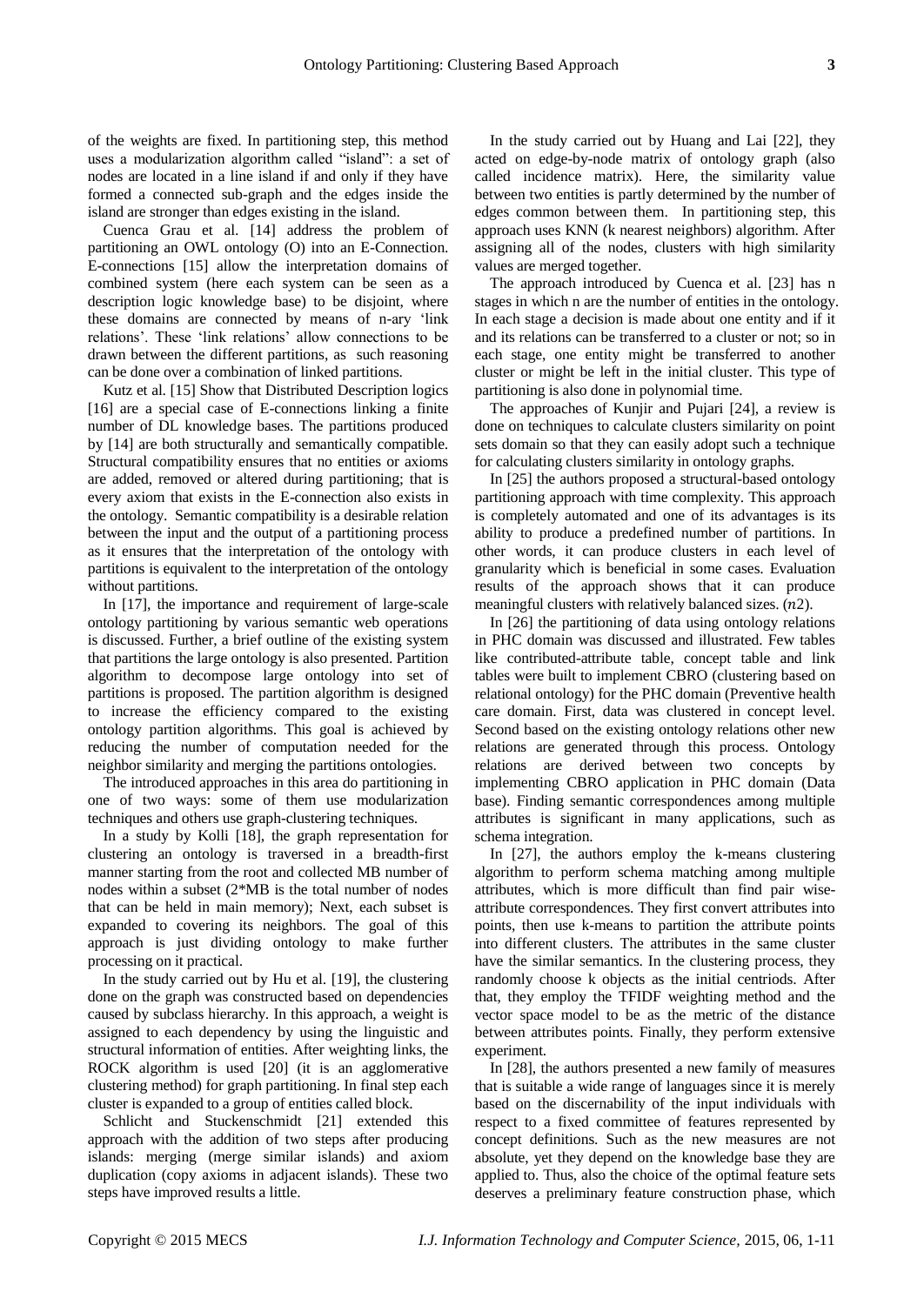may be performed by means of a randomized search procedure based on simulated annealing.

The work of [29] proposes a method of directing content by clustering ontologies. By defining a special formula to calculate the similarity. The aggregation tree created has good semantic explanation. They apply then this method on the cache and present a new ACR cache system.

# III. TRADITIONAL PARTITIONING CLUSTERING ALGORITHM AND SIMILARITY MEASURES

K-means is the most popular traditional partitioning clustering algorithm for text documents. The K-means algorithm begins by initially selecting K random seeds in the document search space. These K points are assumed to represent centroid of the K initial clusters. The algorithm then calculates the distance (or similarity) of each document from all the K points. These distance values are used to assign every document to one of the K clusters. A document is assigned to a cluster which is closest to it i.e. the cluster whose centroid has the smallest distance from the documents, out of all such K centroids. Once all documents are assigned to one of the K clusters, the centroids of all the K clusters is recomputed. The process is iterated with the new centroids as new cluster centers which is repeated until cluster assignment converges or until a fixed number of iterations has been reached. For more detail, see [30]. Inspite of different algorithms being proposed for efficient document clustering, research in the domain of ontology clustering is still at its dip. A few works applying K-means approach exist in the field of ontology clustering. For this raison, we have adopted a revised approach of K-means to produce a set of clusters from domain ontology. As K-Means is unstable and quite sensitive to the selection of initial seeds, we propose two solutions to overcome these problems. In our work, we introduce an algorithm for ontology clustering based on the calculation of different similarity measures.

The next section outlook the different major similarity measures used in our work.

# *A. Different Similarity Measures*

The proposed ontology clustering using K-means approach combines semantic weighting by calculation of similarity measures. A brief literature study is proposed in this section of different similarity measures applied in our work.

#### *1) Techniques Based on the Vector Space*

In the information retrieval domain, the vector space models are largely adopted [31] [32]. These approaches use a characteristic vector, in a dimensional space, to represent each object and calculate the similarity while being based at the cosine measurement or the Euclidean distance. The vector space model is employed for an arrangement of the complex objects in the representatives like vectors of K-dimensions. The similarity definition between two vectors of objects is obtained by their internal contents. Hereafter, we present some approaches mentioned in the literature.

*Jaccard*

This measure is defined by the common objects number divided by the objects full number minus the common objects number.

$$
SimJ(X,Y) = \frac{x * y}{\|x\|_2^2 + \|y\|_2^2 - x * y}
$$
 (1)

Such as x and y are there vectors extracted starting from the concepts C1 and C2.  $||x|| = \Omega^x$  i=1 indicate the vector normalizes X.

$$
||x||_2 = \sqrt{\sum_{i=1}^{i=n} |x_i|^2}
$$
 (2)

*Cosine*

It uses the complete vector representation, i.e. the objects frequency (words). Two objects (documents) are similar if their vectors are confused. If two objects are not similar, their vectors form an angle  $(X, Y)$  whose cosine represents the similarity value.

$$
SimC(X, Y) = COS(X, Y) = \frac{x * y}{\|x\|^2 + \|y\|^2}
$$
 (3)

# *Euclidean*

It's based on the ratio of the Euclidean distance increased by 1. The Euclidean distance is defined by the following formula:  $dE = ||x - y||^2$ 

$$
SimE(C_1, C_2) = \frac{1}{1 + dE} \tag{4}
$$

*Dice*

It's defined by the number of the common objects multiplied by 2 on the full number of objects. Like the Jaccard similarity, the Dice also measures set agreement. In this case, the measure is given by the formula.

$$
SimD(C_1, C_2) = \frac{2 * x * y}{\|x\|_2^2 + \|y\|_2^2}
$$
\n(5)

## *2) Techniques Based on the Arcs*

The most intuitive similarity measurement of the objects in ontology is their distances [33] [34] [35]. Obviously, an object X is more similar to an object Y than an object Z; this similarity is evaluated by the distance that separates the objects in ontology. Among the work classified under this banner, we can cite Palmer [10] has the advantage of being simple to implement and have good performances.

# *Wu and Palmer Measure*

This measure was used in organizing web documents in clusters [10]. It was also useful in evaluating the semantic proximity of two concepts of a HTML page relative to a thesaurus within the framework of a Web site indexing by ontology. It's based on the following principle (To see the face nearby): Given ontology O formed by a set of nodes and a root node (CR).

C1 and C2 represent two ontology elements for which we will calculate the similarity. The principle of similarity computation is based on the distances (D1+DR) and (D2+DR) which separate the C1 and C2 nodes from the node CR and the distance (DR) which separates the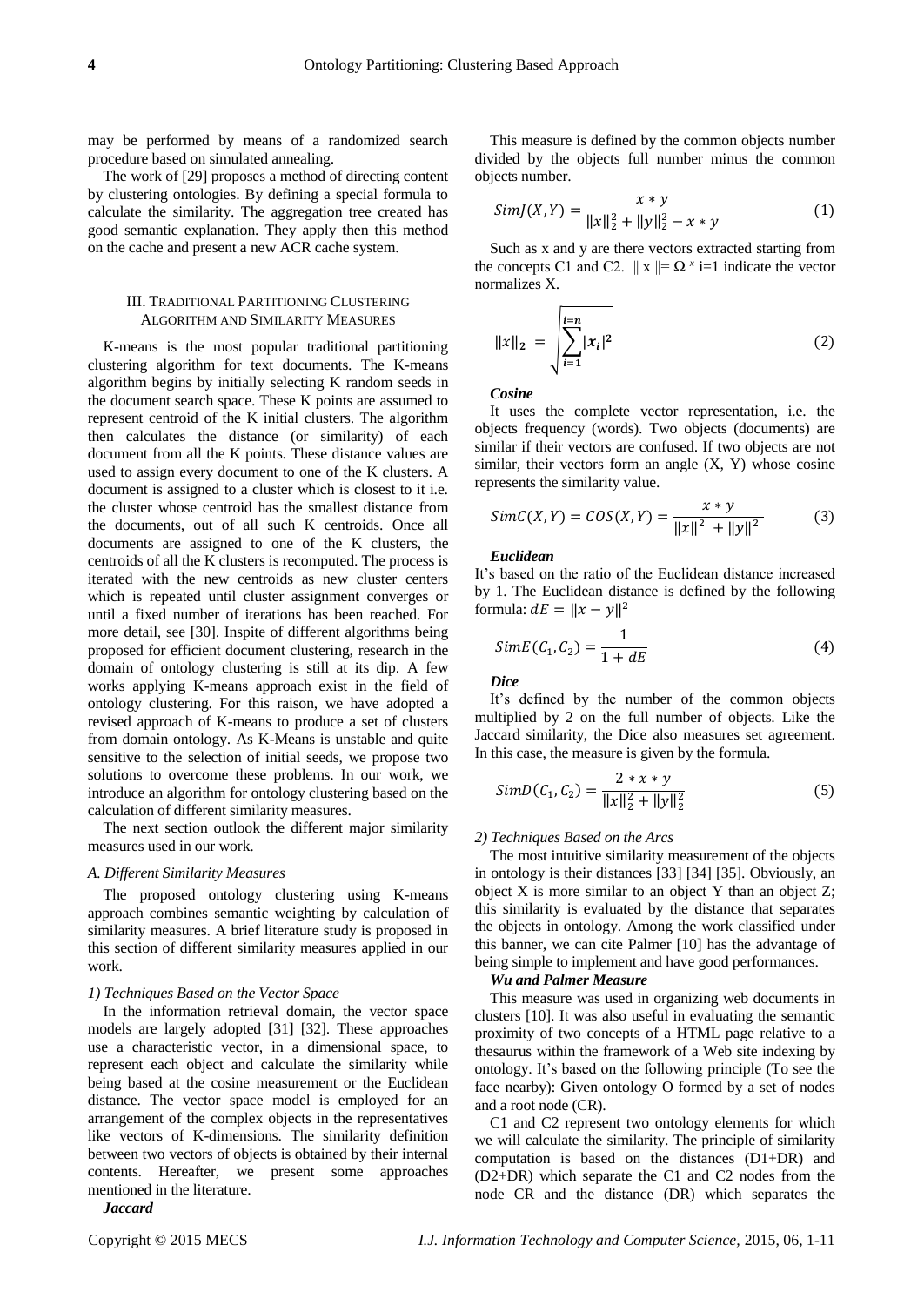subsuming concept or the smallest generalizing of C1 and C2 of node CR. This measure is applied in our work.

$$
SimWP(C1, C2) = \frac{2 * DR}{D1 + D2 + 2 * DR}
$$
 (6)



Fig. 1. Example of an ontology extract.

The new measure that is inspired from the advantages of [36] work, whose expression is represented by the following formula:

$$
SimTBK(C1, C2) = \frac{2*N}{N1 + N2} * PF(C1, C2)
$$
 (7)

Let  $PF$  (C1, C2) be the penalization factor of two concepts C1 and C2 placed in the neighborhood.

$$
PF(C1, C2)=(1-\lambda)(Min(N1, N2)-N)+\lambda(N1-N2|+1)-1
$$
 (8)

Let N1 and N2 be the distances that separate nodes C1 and C2 from the root node, and N, the distance that separates the closest common ancestor of C1 and C2 from the root node. C1 and C2 are the concepts for which the similarity is computed.



# *Dennai Measure*

The Wu & Palmer measurement is interesting but presents a limit because it primarily aims at detecting the similarity between two concepts compared to their distance of their SG. The more this subsuming is general, the less similar they are (and conversely). However, it does not collect the same similarities as the symbolic conceptual similarity. Thus we can have  $Sim(A, f) < Sim(A, B), f$ being one of wire of A and B one of the brothers of A. What is with his inadequate direction within the framework of search for information where it is necessary to bring back all wire of a concept (i.e. request) before its vicinity. This measurement has the advantage of the execution time speed, but the disadvantage of the production of similarity value of two nearby concepts that exceed the value of two concepts in the same hierarchy. The authors put forward a

new measure that updates the Wu and Palmer measurement, whose expression is represented by the following formula:

$$
\begin{aligned} &\text{Sim } DB(C1, C2) \\ &= \frac{2 \times D}{D1 + D2 + 2 \times D + FPD_{SG(C1, C2)}} \end{aligned} \tag{9}
$$

$$
FPD_{SG(C1,C2)}
$$
  
= 
$$
\begin{cases} 0 & \text{if } C1 \text{ is ancestor of } C2 \text{ or conversely} \\ Dist & \text{if } C1 \text{ and } C2 \text{ are closed by a } CS \end{cases}
$$
 (10)

Where  $Dist = (D + D1) * (D + D2)$  and FPD\_SG (Function Produces Depths by Smaller Generalizing) is a function that makes it possible to penalize the similarity of two close concepts that are not located in the same hierarchy. In the case of close concepts, FPD\_SG gives the distance of many arcs equal to the product of depths of the two concepts compared to the ontology root while passing by a CS. More and more that the distances D or Di (where D is the distance between CS and the root and Di represent the distance between a concept Ci and it CS) are moved away, more and more *SimDB* decreases. With this function, the similarity measurement between two hierarchical concepts is higher than the similarity between two close concepts by a CS.

# IV. THE PROPOSED APPROACH

In this section, we outline the different steps of our approach (see Fig. 3).

# *A. Preprocessing*

In order to carry out our approach, at first, the system extracts all constructors from the OWL ontology file: (.i.e., Classes, axioms, taxonomic and non-taxonomic relations and properties). The constructors of OWL are included between tags, as consequence, tags are polluted and need to be cleansed. Therefore, the OWL ontology file is analyzed and cleaned using an algorithm of cleansing to conserve only the useful information. Finally, the API Jena and the Ontology module extractor (OME) are used to extract the different type of constructors.

# *B. Creation of level graph*

[Graphs](http://www.cprogramming.com/tutorial/computersciencetheory/graphtheory.html) are useful for representing many problems in computer science and in the real world. Finding out whether a node is reachable from another node, to the extremely complex, such as finding a route that visits each node and minimizes the total time. A common, but solvable problem is that of problem of simple path finding. Generally, the task is determining the shortest path from a given node to any other node on the graph.

Dijkstra's algorithm is one of the most common algorithms that solve the problem of finding shortest paths from a particular source node to any other node where no edge has a negative weight. The figure 4 shows the ontology graph node.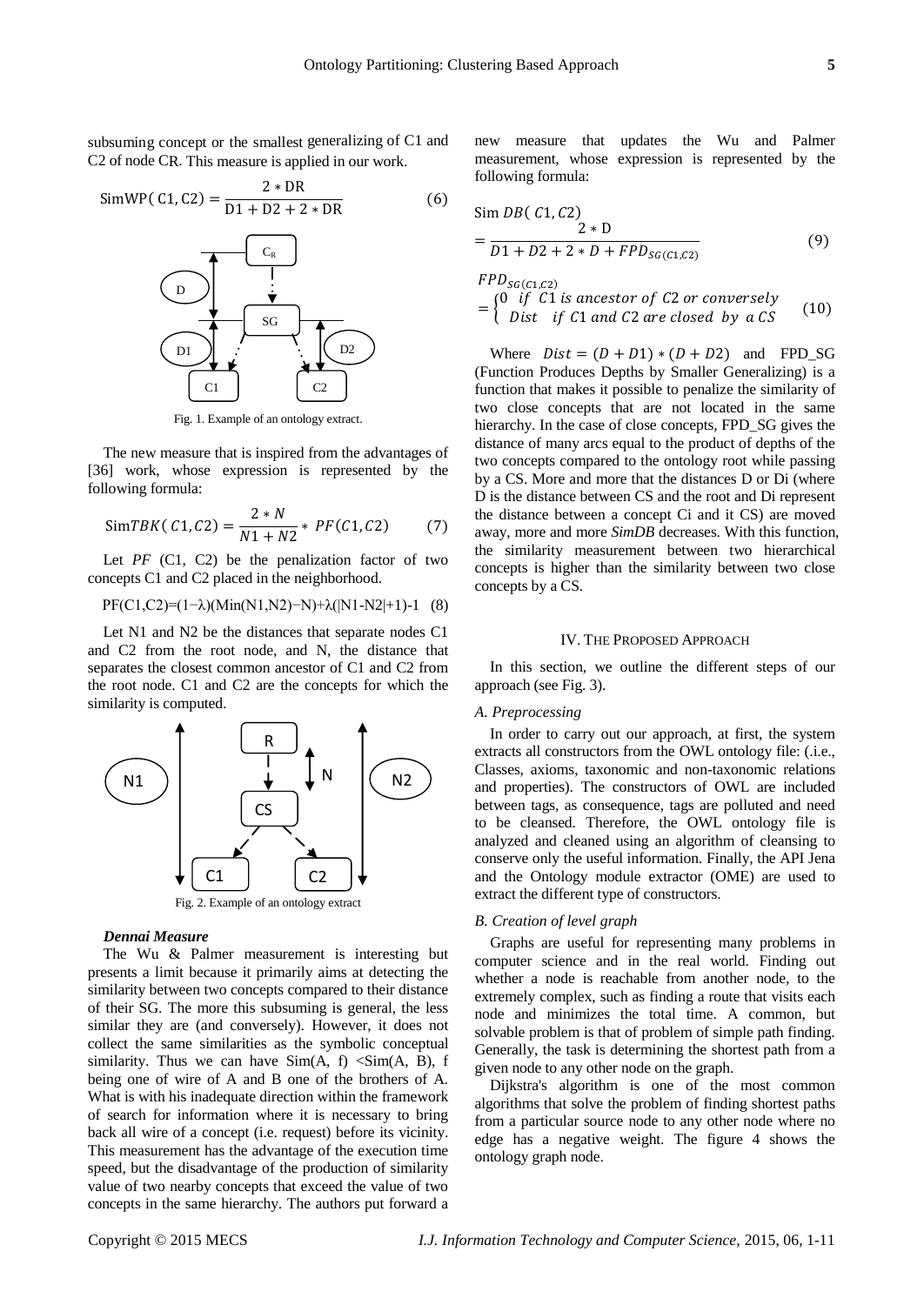

Fig. 3. Different steps of our approach.



Fig. 4. Screenshot of the graph node

| J. Drawing a Marialane                                                    |                                                   |                    |                                     |                                       |                                             |                                  |                                                                             |                                   |                                     | <b>ACANZA</b>                                                                                                                                                                                                                                                                                                                                                                                                                                                                       |
|---------------------------------------------------------------------------|---------------------------------------------------|--------------------|-------------------------------------|---------------------------------------|---------------------------------------------|----------------------------------|-----------------------------------------------------------------------------|-----------------------------------|-------------------------------------|-------------------------------------------------------------------------------------------------------------------------------------------------------------------------------------------------------------------------------------------------------------------------------------------------------------------------------------------------------------------------------------------------------------------------------------------------------------------------------------|
| Tage<br><b>ENGINE TIPS:</b><br>Film:                                      |                                                   |                    |                                     |                                       |                                             |                                  |                                                                             |                                   |                                     |                                                                                                                                                                                                                                                                                                                                                                                                                                                                                     |
| w<br>Time of extanting                                                    | 660                                               | Ashtakinesida      | <b>Joseffree</b><br>Nied Humbs      | 疑疑                                    |                                             | <b>Critician</b><br><b>GTORS</b> | Chairm of Strikledy                                                         |                                   | <b>SHERE</b>                        |                                                                                                                                                                                                                                                                                                                                                                                                                                                                                     |
| Skinling Path : Endith commentation Complex Testing and<br>Programation 1 |                                                   | 185.6              |                                     | <b>PERMI</b><br>V. Jacord<br>G Costra | 38.9<br>$-1$<br>28.9                        | Citachiens<br>in 100 and Patron  |                                                                             |                                   | <b>DOM: N</b><br><b>DOM</b><br>1981 |                                                                                                                                                                                                                                                                                                                                                                                                                                                                                     |
|                                                                           |                                                   |                    |                                     |                                       |                                             |                                  |                                                                             |                                   |                                     |                                                                                                                                                                                                                                                                                                                                                                                                                                                                                     |
| <b>TEASELEST</b>                                                          | Hastanita Monume C.Hrustene C.Hagnas              |                    |                                     |                                       |                                             |                                  |                                                                             |                                   |                                     |                                                                                                                                                                                                                                                                                                                                                                                                                                                                                     |
|                                                                           | The Convention Continue Hillse                    |                    | Satilities: We see Falsey   Beneath |                                       |                                             |                                  |                                                                             |                                   |                                     |                                                                                                                                                                                                                                                                                                                                                                                                                                                                                     |
| sental-atmoture 0.000445141790 ILIL                                       | <b><i>UNKING STECHANI</i></b>                     | <b>ITALIENSKIE</b> | <b>ANGEMENT</b><br>10.3             | $48.6 - 10.9$<br>8.039441339441       | izardii.<br>A. ESTATTATURIT.                | poperty<br>1.100                 | Wrom to private is been if  In a logical interfaces<br>11.366666666664 11.3 |                                   | <b>University</b> and               | XХ                                                                                                                                                                                                                                                                                                                                                                                                                                                                                  |
| rkirroplast                                                               | 1.8                                               | 3.15               | la ca                               |                                       | 3. 98447913912114718. 99447513912194731.00. |                                  | 10. Bridge AS In full at AS                                                 | $31.3^{\circ}$                    |                                     | $\frac{1}{2} \left( \frac{1}{2} \right) \left( \frac{1}{2} \right) \left( \frac{1}{2} \right) \left( \frac{1}{2} \right) \left( \frac{1}{2} \right) \left( \frac{1}{2} \right) \left( \frac{1}{2} \right) \left( \frac{1}{2} \right) \left( \frac{1}{2} \right) \left( \frac{1}{2} \right) \left( \frac{1}{2} \right) \left( \frac{1}{2} \right) \left( \frac{1}{2} \right) \left( \frac{1}{2} \right) \left( \frac{1}{2} \right) \left( \frac{1}{2} \right) \left( \frac$<br>3.516 |
| polymanizink                                                              | Ta Ca                                             | ※ 1                | 1.1                                 | $16 - 21$                             | 8.1                                         | <b>B. ISETALESCATALES</b>        | 16.18                                                                       | R.086F64501T19 1. E.B             |                                     | 1.1                                                                                                                                                                                                                                                                                                                                                                                                                                                                                 |
| artive-41%                                                                | 15.050462550462                                   | B: OTH-EESTHALL    | 10.3                                | 18.000                                | 8.8                                         | 9.3                              | 1.8                                                                         | 8.1                               |                                     | --<br>1.1                                                                                                                                                                                                                                                                                                                                                                                                                                                                           |
| <b>LAMAGELIN</b>                                                          | E.E27627627627  10.027027027027                   |                    | E: board tremma music               | 25.20                                 | 1.1                                         | 三三                               | 16.8                                                                        | R. OVERSEDUCED  IL. 2             |                                     | 3.000                                                                                                                                                                                                                                                                                                                                                                                                                                                                               |
| property                                                                  | 18.85                                             | 8.00               | 9.8598222411                        | 49-140322-0093224                     | 8.3                                         | 1.00                             | $10 - 1$                                                                    | N. 039461229461 00. 836821825411. |                                     | 8.003                                                                                                                                                                                                                                                                                                                                                                                                                                                                               |
| erroriencers.                                                             | 10.071410071419                                   | HT_ISSMANS.TVRAUEL | 19.3                                | 1.8                                   | 18.8                                        | $8.3^{+}$                        | 18.18                                                                       | 8.1                               | 0.1                                 | 8.1                                                                                                                                                                                                                                                                                                                                                                                                                                                                                 |
| boolegiss)-str.                                                           | 13.3                                              | 近正                 | ш                                   | sп                                    | 19. BAJ476262400                            | IL OTRACIONALE                   | IE, 854545454545.                                                           | SG.                               | šэ                                  | $+53$<br>3.8                                                                                                                                                                                                                                                                                                                                                                                                                                                                        |
| chesting part.                                                            | 18.5                                              | 11.1               | $L =$                               | 38.2                                  | 18.1                                        | B.09801952941E                   | 38.B                                                                        | 1.1                               | 1.1                                 | 3.5                                                                                                                                                                                                                                                                                                                                                                                                                                                                                 |
| <b>BALLAN-HUMA</b>                                                        | 10.2.                                             | 加工                 | 16.5                                | 0.1                                   |                                             | 1.00001309811 0.03844138461 0.1  |                                                                             | 3.8                               | 14.8                                | ---<br>3.8                                                                                                                                                                                                                                                                                                                                                                                                                                                                          |
| <b>Sternt</b>                                                             | 8.9                                               | $2 - 13$           | 19.3                                | 6.1                                   | II. 210601405423                            | B. OGRANI-STRACK                 | $-16.7$                                                                     | lició                             | 9.8                                 | $16 - 60$                                                                                                                                                                                                                                                                                                                                                                                                                                                                           |
| carbon-astronomy                                                          | $-10.8$                                           | 気息                 | 11.3                                | 31.00 WHY 010 9411                    | 19.819451516451                             | 30.00100310031 0.856813559413    |                                                                             | <b>BUS</b>                        | $35 - 3$                            | エル                                                                                                                                                                                                                                                                                                                                                                                                                                                                                  |
| email -paciess-you il J                                                   |                                                   | <b>COLOR</b>       | 6042<br>19.3                        | 0.1                                   | 0.050823529411                              | 9.035463.538463 25.5             |                                                                             | ---<br>3.9                        | <b>1070</b><br>XL 6                 | <b>Long Co</b><br>3.5                                                                                                                                                                                                                                                                                                                                                                                                                                                               |
| ethnessal-res                                                             | 12.7                                              | lo, p              | 14.8                                | $E - E$                               | (8) BREW27409411 (0.038461538461.           |                                  | $-12.1$                                                                     | 11:21                             | 10. N                               | <b>Contractor</b><br>11.11                                                                                                                                                                                                                                                                                                                                                                                                                                                          |
| BATC-of-plusia (8.2)                                                      |                                                   | $30 - 2$           | 13.3                                | $1 - 1$                               | 12.36<br><b>STARTING</b>                    | 21. CORANTOSANA  12. L           |                                                                             | 1.18                              | 9.7                                 | 31.01                                                                                                                                                                                                                                                                                                                                                                                                                                                                               |
| on 1.1-arthurston                                                         | 18. AUTRETRETRET 36. 027/027/027/027              |                    | 19.2                                | $11 - 5$                              | 10.38                                       | 8.5.                             | 14.9                                                                        | H: 00980335E941LL                 | 38.2                                | 8.096                                                                                                                                                                                                                                                                                                                                                                                                                                                                               |
|                                                                           | ABAIL-ENGLASH-  2.EZTEZTEZTEZT 0.02702702702T N.L |                    |                                     | 2.2                                   | 1.1                                         | 8.3                              | li.i                                                                        | U. UNIMEDISTANT  U. L.            |                                     | 1.015                                                                                                                                                                                                                                                                                                                                                                                                                                                                               |
| <b>ALLA</b>                                                               |                                                   |                    |                                     |                                       |                                             |                                  |                                                                             |                                   |                                     | e                                                                                                                                                                                                                                                                                                                                                                                                                                                                                   |

Fig. 5. Screenshot of the similarity measures computing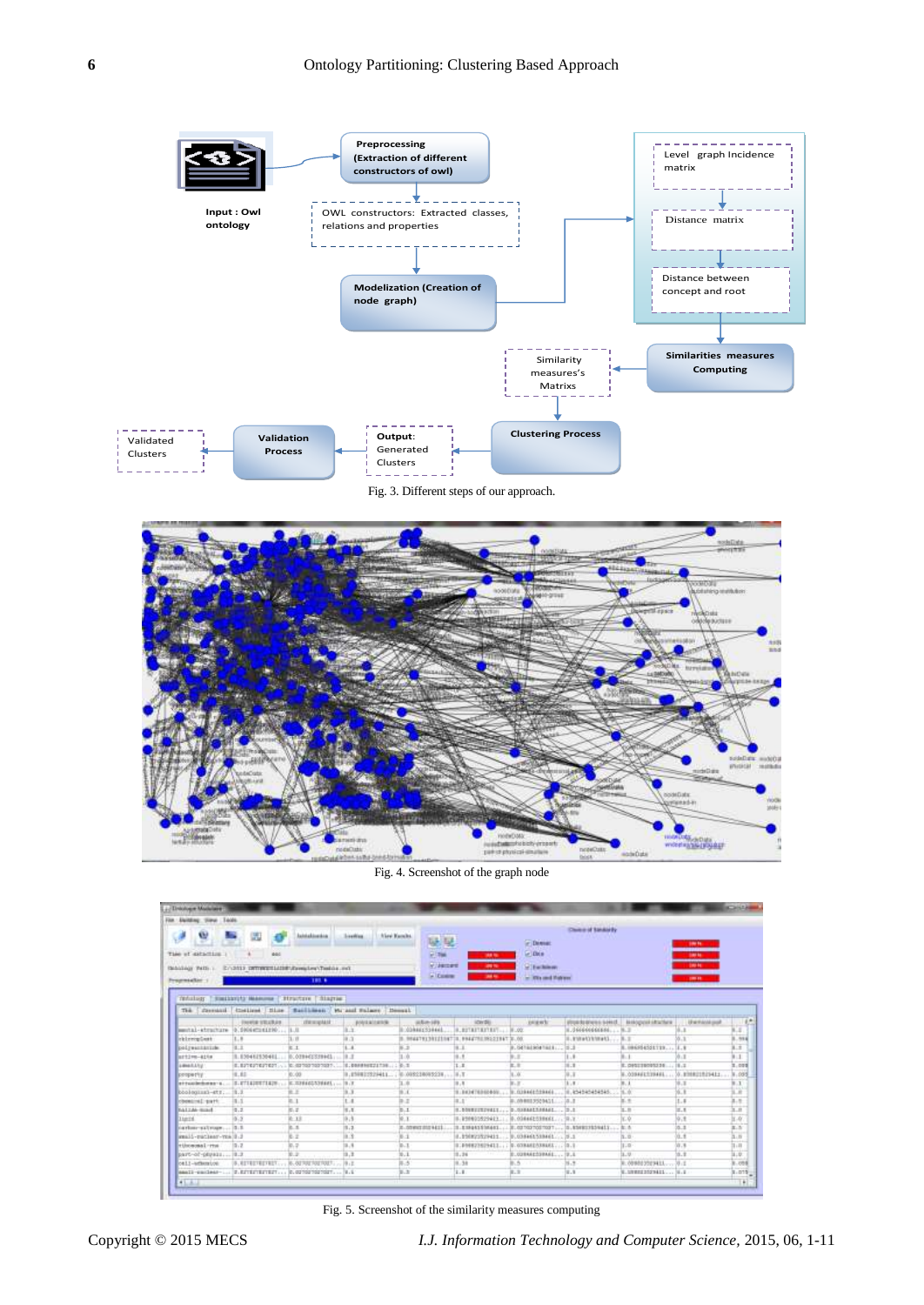# *C. Similarity measures Computing*

In this step, we calculate the different similarity measures from a given node to any other node on the graph based. Besides the similarity measure [9], we implemented the formula of six similarity measures (Tbk, Jaccard, Cosine, Dice, Enclidian, and Wu and Palmer). The task is determining the shortest path from a given node to any other node on the graph. This step generates the different matrix of similarity measures (see Fig. 5).

#### *D. Clustering Process*

Our Ontology clustering problem can be formally defined as below. Given:

(i) a set of concepts of the ontology  $O = \{C1, C2, \ldots, C\}$ CN},

(ii) a desired number of clusters k, and

(iii) an objective function f that evaluates the quality of a clustering.

We want to compute an assignment  $\gamma : O \rightarrow \{1, \ldots, K\}$ that minimizes (or, in some cases, maximizes) the objective function. Mostly,  $\gamma$  is surjective (i.e. none of the K clusters is empty). The objective function is often defined in terms of a similarity measure or distance measure.

The intuition of clustering is that objects in the same partition set should be *close* or related to each other. For our ontology, we use two algorithms.

First, a conventional K-means algorithm (Algorithm 1) was introduced for adapting the traditional algorithm to ontology clustering. After that the algorithm is modified to integrate the different similarity measures

| Adaptation Algorithm of K-Means<br>Algorithm1:                         |
|------------------------------------------------------------------------|
| Approach to ontology clustering                                        |
| Inputs                                                                 |
| nb cluster, nb iter max, n                                             |
| <b>Output</b> nb cluster                                               |
| <b>BEGIN</b>                                                           |
| $h=1$                                                                  |
| <b>While</b> $(h < nb_$ iter_max) <b>and</b> $(fin = false)$ <b>Do</b> |
| $\Lambda$ loop for nb iter max                                         |
| <b>Begin</b>                                                           |
| <b>For</b> $i = 0n$ <b>Do</b> //for each concept of ontology           |
| <b>Begin</b>                                                           |
| <b>For</b> $s = 0nb$ cluster <b>Do</b>                                 |
| <b>Begin</b>                                                           |
| $center[s].weight = /concept[i].weight - center[s].weight /$           |
| End                                                                    |
| $min = center[0].weight$                                               |
| $ind=0$                                                                |
| <b>For</b> $s = 0nb\_cluster$ <b>Do</b>                                |
| <b>Begin</b>                                                           |
| <b>If</b> center[s] weight $\lt$ min <b>Then</b>                       |
| <b>Begin</b>                                                           |
| $min = center[s]$ . weight                                             |
| $ind=s$                                                                |
| End                                                                    |
| End                                                                    |
| $concept[i].cluster = ind$                                             |
| $module[i] = ind$                                                      |

# *END*

*center\_x = 0 nbx = 0 cond = true For s = 0...nb\_cluster Do //compute the new center Begin center*  $x = 0$  $nbx = 1$ *For i = 0...n Do Begin If concept[i].cluster = s Then Begin center\_x = center\_x + concept[i].weight*  $nbx = nbx +1$ *End End*  $center[s].weight = center_x / nbx$  // div (center x, *nbx).quot <i>If center1[s].* weight  $\leq$  *center[s] .weight Then cond = false End If cond Then fin = true; Else Begin For i = 0...nb\_cluster Do center1[i] .weight = center[i]. weight End h = h +1 End While Output= nb\_cluster {C1,C2,……,Ck}*

*END* Second, we eliminate the unnecessary generated clusters

with minimum and insignificant concept. In Algorithm 2, the adapted K-means algorithm is executed with a maximum number of clusters as input, to compute the optimum numbers of clusters. If at last one cluster whose size is smaller than the value of threshold, then this cluster will be overlapping and will be removed with other clusters and decrease the K\_max to K\_max-1. If it is not the case, visualize the number of clusters with their content and their size.

| <b>Algorithm2: Revision Algorithm of K-Means Approach</b>     |
|---------------------------------------------------------------|
| <i>Inputs</i>                                                 |
| max nb clusterx, threshold                                    |
| <b>Output</b>                                                 |
| optimal_number_of_cluster                                     |
| <b>BEGIN</b>                                                  |
| 1. Run algorithm $K$ means with $Max$ nb cluster              |
| 2. Compute the number of clusters                             |
| 3. If at last one cluster has size $\lt$ threshold Then       |
| 4. Begin                                                      |
| 5. max nb cluster = Max nb cluster -1                         |
| 6. goto $1$                                                   |
| 7. end                                                        |
| 8. <b>Else</b> Visualize the number and the size of clusters  |
| 9. Output=optimal $nb_{\text{cluster}}\{C1, C2, \ldots, Ck\}$ |
| END                                                           |
|                                                               |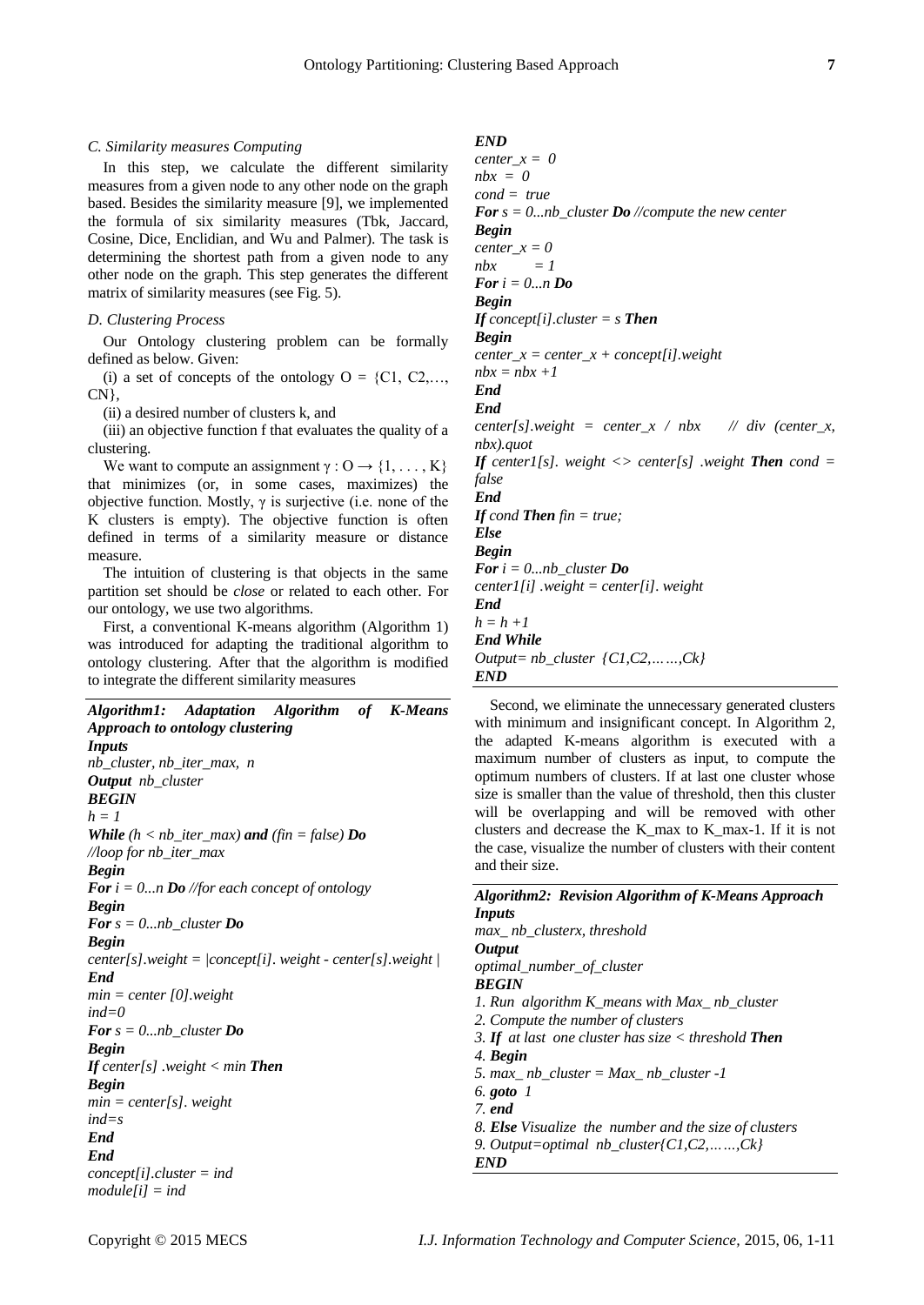# *E. Validation Process*

After the partitioning process, the obtained partitions should undergo a validation process that needs to be performed for each cluster. This process can be solved in future work by using reasoning tool like pellet.

#### V. EXPERIMENTAL EVALUATION

We have performed two sets of experiments. In the first one, we used the TAMBIS ontology, which contains nearly 393 classes related by subsumption links, and 597 axioms that describe both molecular biology and bioinformatics tasks. The second experimentation was made on photography ontology of that contains 185 classes, 268 relations and different type of object and data type properties.

We noted that the both analysis and extraction of the OWL constructors of the two ontologies by our system were performed in 30 and 20 second respectively.

# *A. Evaluation Measures*

In this paper, cohesion and density evaluation methods are adopted although there exist many evaluation methods currently and the terms cohesion and density. Cohesion refers to the degree of the relatedness of OWL classes, which are semantically/conceptually related by the properties relatedness of elements in ontologies (relatedness of elements in ontologies.) Density is defined as the presence of clusters of classes with many nontaxonomical relations holding between them.

#### *B. Experimental Results*

In this section, some experimental evaluations of proposed approach are presented. All of the tests are carried out on an Intel Core TM 2 Duo 2.00 GHz laptop with 2 GB memory under Windows 7 operating system and Java Netbeans 7.1.1. We report the results for our experiment by highlighting for each step the evaluation values metrics.

Experiments were made on Tambis ontology for Kmax=40 and Threshold =5. The obtained results are depicted in Fig.6. and Fig.7. and summarized in Table 1.



Fig. 6. Graph Density of different similarity measures for Tambis ontology



Fig. 7. Graph Cohesion of different similarity measures for Tambis ontology

| Measures  | Number of partition | Threshold | Number of iteration | Cohesion | Density |  |  |
|-----------|---------------------|-----------|---------------------|----------|---------|--|--|
| Cosine    |                     |           | 100                 | 0.365    | 0,003   |  |  |
| Wu/palmer |                     |           | 100                 | 0,133    | 0,003   |  |  |
| Dice      |                     |           | 100                 | 0,370    | 0,452   |  |  |
| Euclidian |                     |           | 100                 | 0,269    | 0,325   |  |  |
| Dennai    |                     |           | 100                 | 0.790    | 0.549   |  |  |
| Tbk       |                     |           | 100                 | 0.237    | 0.321   |  |  |
| Jaccard   |                     |           | 100                 | 0.124    | 0,002   |  |  |

Table 1. Experiments of Tambis ontology for K-max=40 and Threshold =5.

Other experiments were made on Photography ontology for K-max=50 and Threshold =7. The obtained results are depicted in Table 2.

Table 2. Experiments of Photography ontology for K-max=50 and Threshold =7.

| Measures  | Number of partition | Threshold | Number of iteration | Cohesion | Density |  |
|-----------|---------------------|-----------|---------------------|----------|---------|--|
| Cosine    |                     |           | 100                 | 0,365    | 0,005   |  |
| Wu/palmer |                     |           | 100                 | 0,032    | 0,203   |  |
| Dice      |                     |           | 100                 | 0,321    | 0,459   |  |
| Euclidian |                     |           | 100                 | 0,321    | 0,321   |  |
| Dennai    | <sub>0</sub>        |           | 100                 | 0,856    | 0,655   |  |
| Tbk       |                     |           | 100                 | 0,137    | 0,004   |  |
| Jaccard   |                     |           | 100                 | 0.325    | 0.005   |  |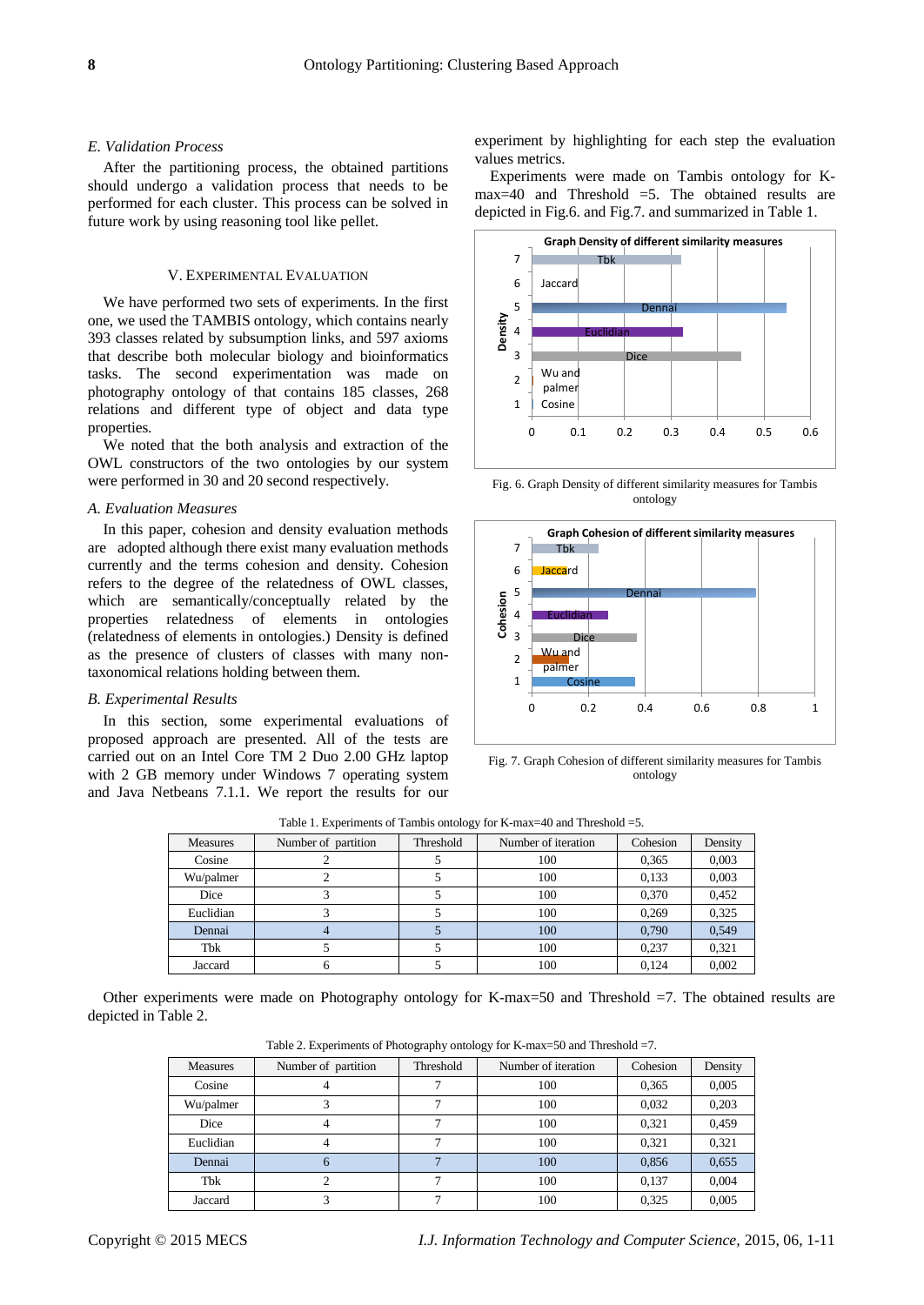In addition, other experiments were made on the ontology Tambis for K-max=30, 20 and Threshold =10, 7 respectively. The obtained results are depicted in Fig.8. and Fig.9., respectively.



Fig. 8.Graph Density of different similarity measures for Tambis ontology



Fig. 9. Graph Density of different similarity measures for Tambis ontology

The results of the two experiments prove that Dennai's measure gives more and better results of partitions comparing with the six others measures.

The Fig.10. reports the results of the ontology Tambis. In this experiment, we compare the traditional algorithm of K-means (Kmeans\_S) with our revised algorithm (Kmeans\_M) for K-max=30 and Threshold =10.



Fig. 10. Graph density for the two approaches for the different similarity measures

To have a wider comparative view, we run at first the traditional K-means algorithm fourfold with the ontology Tambis. We have affirmed that the algorithm gives different numbers of clusters with the same parameters and the content of every cluster is dynamic and change, and sometimes one cluster contains only the center concept, two or three concepts in some cases. This is big problem, our revised algorithm overcomes this limitations, its proves for the four run that the content of every cluster is fixe and in all cases there is any cluster which contains unnecessary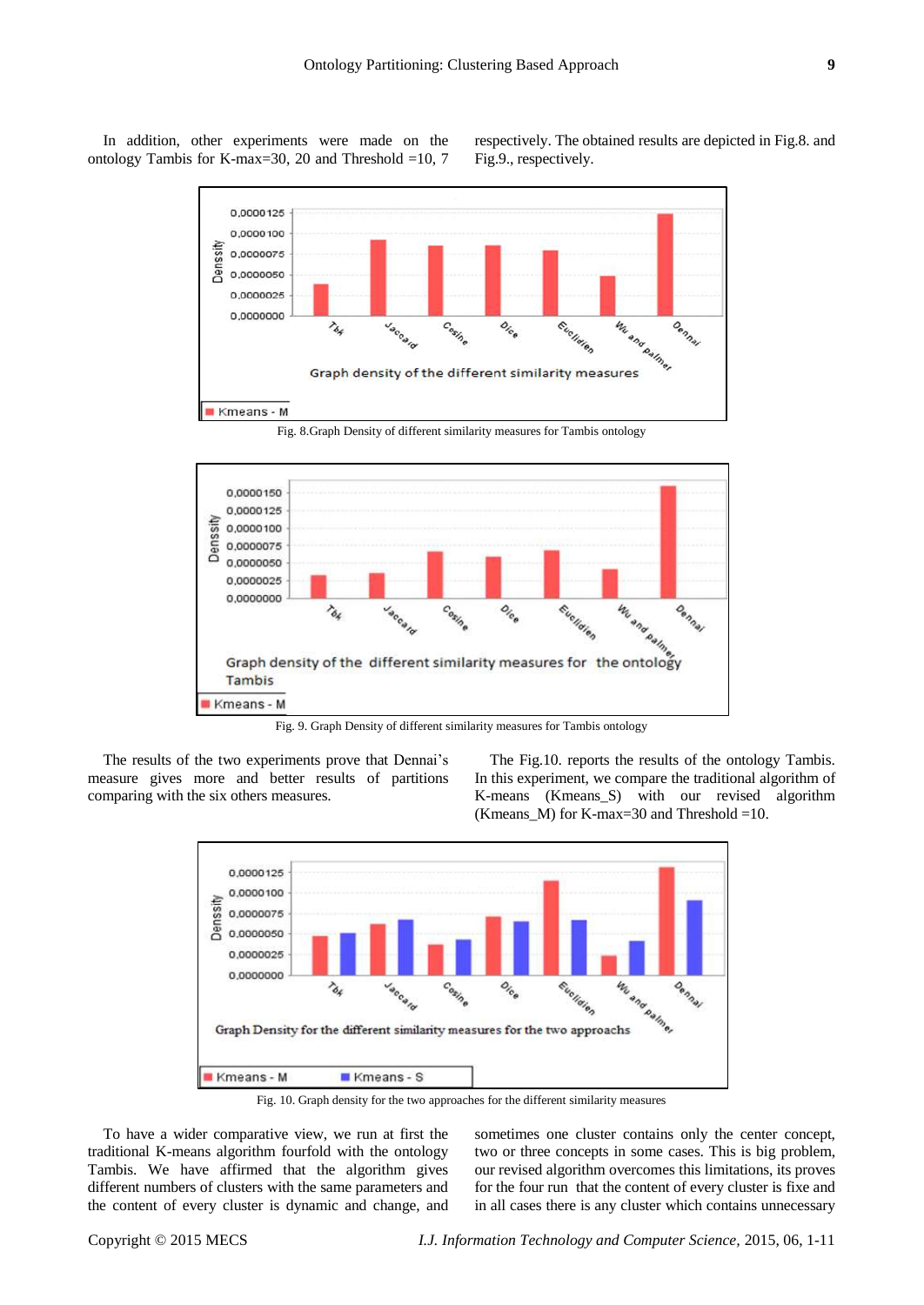classes because we had introduce the value parameter threshold. Further, the novel measure gives the better result in term of density compared to the others similarities.

# *C. Discussion*

For evaluating and measuring the quality of the generated clusters by our clustering approach, we use two design metrics that are cohesion and density. To have a wider comparative view, we run successively the traditional and the revised K-means algorithms with the two ontologies.

As we have affirmed above, the traditional algorithm often gives a set of insignificant clusters with two or three concepts. Our revised algorithm overcomes this limitation by returning only clusters that contain significant concepts (.i.e., whit high cohesion and density). While comparing the traditional and the revised K-means algorithm based on the seven similarities measures, we conclude that the Dennai's measure produces higher qualitative clusters in all of cases.

#### VI. CONCLUSION AND FUTURE WORK

Ontology partitioning is a good solution to overcome challenges of large ontologies such as reusability, scalability, complexity and maintenance. Ontology partitioning is motivated by the problem of dealing with large and very complex ontologies by decomposing them into modules. The problem is that processing large ontologies consumes more time and space than processing only parts of ontologies. In this paper, we propose an adaptation and a revision of the traditional K-means algorithm to partition OWL ontologies based on novel semantic similarity measure.

Experimental results shown that our approach reduces required time and space to process an ontology and produces high quality partitions (.i.e., with high cohesion and density). The revised K-means algorithm using the proposed Dennai's similarity measure provides better partitions and meaningful clusters than the traditional Kmeans algorithm.

For evaluating and measuring the quality of the partitions produced by our clustering approach, we project testing other external validity measures like precision, recall and F-measure. Moreover, we plan validating the obtained clusters according to others design metrics, like coupling and modularization quality. Ongoing work concerns the use of the proposed algorithm of ontology clustering in query answering and matching. Finally, future work also will be to test the novel proposed semantic similarity measure on other real and more complex ontologies.

# **REFERENCES**

[1] Z. Marouf, S.B. Benslimane, "An integrated Approach to drive ontological structure from folksonomie". International journal of information technology and computer science. Vol (6), pp.35-45, 5, December, 2014

- [2] G. Grau, B. Parsia, E.Sirin and A.Kalyanpur, "Modularizing owl ontologies". In Proceedings of the *KCAP-2005 Workshop on Ontology Management*, Ban, Canada.
- [3] P. Doran, V. Tamma., L.ao. Iannone, J. Caragea, V. Honavar, "Ontology module extraction for ontology reuse ". In: the CIKM, ACM. 61-70. 2007
- [4] W. Ceusters, B. Smith, L. Goldberg, "A Terminological and Ontological Analysis of the NCI Thesaurus" preprint version of paper in *Methods of Information in Medicine*, 44, 498-507. 2005
- [5] C. Grau, B. Horrocks, I., Kazakov, Y., Sattler, "Representation and Reasoning" (CRR 2006), collocated with ECAI 2006 (2006) *Modular reuse of ontology Theory and practice. J. of Artificial Intelligence Research* (JAIR) 273-318.2006.
- [6] P. Ignazio, A.Valentina, M., Tamma, R.Terry, P., Paul Doran., "Task Oriented Evaluation of Module Extraction Techniques". International Semantic Web Conference. pp.130-145
- [7] J. Philbin, O. Chum, M.Isard, J.,Sivic, A.Zisserman, "Object retrieval with large vocabularies and fast spatial matching". In: CVPR 2007.
- [8] A. Rector, A. Napoli, G. Stamou, G. Stoilos, H. Wache, Je\_ Pan, M. d'Aquin, S. Spaccapietra, and V. Tzouvaras, "Report on modularization of ontologies". Technical report, Knowledge Web Deliverable D2.1.3.1, 2005.
- [9] A. Dennai, S.M. Benslimane, "Toward an Update of a Similarity Measurement for a Better Calculation of the Semantic Distance between Ontology Concepts". The Second International Conference on Informatics Engineering & Information Science (ICIEIS2013). Kuala Lumpur, Malaysia, November 12-14, 2013.
- [10] Z. Wu and M. Palmer. "Verb semantics and lexical selection". In Proceedings of the 32nd Annual Meeting of the Associations for Computational Linguistics, pp 133- 138. 1994.
- [11] S. Sellami, A. Benharkat, Y. Amghar R Rifaieh, "Study of Challenges and Techniques in Large Scale Matching". In Proceedings of the 10th International Conference on Enterprise Information Systems, Barcelona, Spain. pp. 355-361. 2008.
- [12] X. Zhang Cheng G, Y. Qu., "Ontology summarization based on rdf sentence graph". In Proceedings of the 16th International Conference on World Wide Web, New York, NY, USA. ACM press. pp. 707-716. 2007.
- [13] H. Stuckenschmidt and M.C.A. Klein, "Structure-Based Partitioning of Large Concept Hierarchies", In *3rd International Semantic Web Conference*, pages 289–303. LNCS 3298, Springer-Verlag, 2004.
- [14] B. Cuenca-Grau, B. Parsia, E. Sirin, and A. Kalyanpur. "Automatic Partitioning of OWL Ontologies Using E-Connections". In Proceedings of the 2005 International Workshop on Description Logics (DL-2005), 2005.
- [15] O. Kutz, C. Lutz, F. Wolter, and M. Zakharyaschev, "Econnections of abstract description systems". Artificiel Intelligence, 156(1):1-73, 2004.
- [16] A. Borgida and L. Serafini, "Distributed description logics: Directed domain correspondences in federated information sources". In R. Meersman, Z. Tari, and et al, editors, On the Move to Meaningful Internet Systems 2002: CoopIS, DOA, and ODBASE: Confederated International Conferences CoopIS, DOA, and ODBASE 2002. Proceedings, volume 2519 of Lecture Notes in Computer Science, pages 36-53. Springer Berlin, 2002.
- [17] K. Saruladha, G. Aghila, B. Sathiya, "A Partitioning Algorithm for Large Scale Ontologies". International